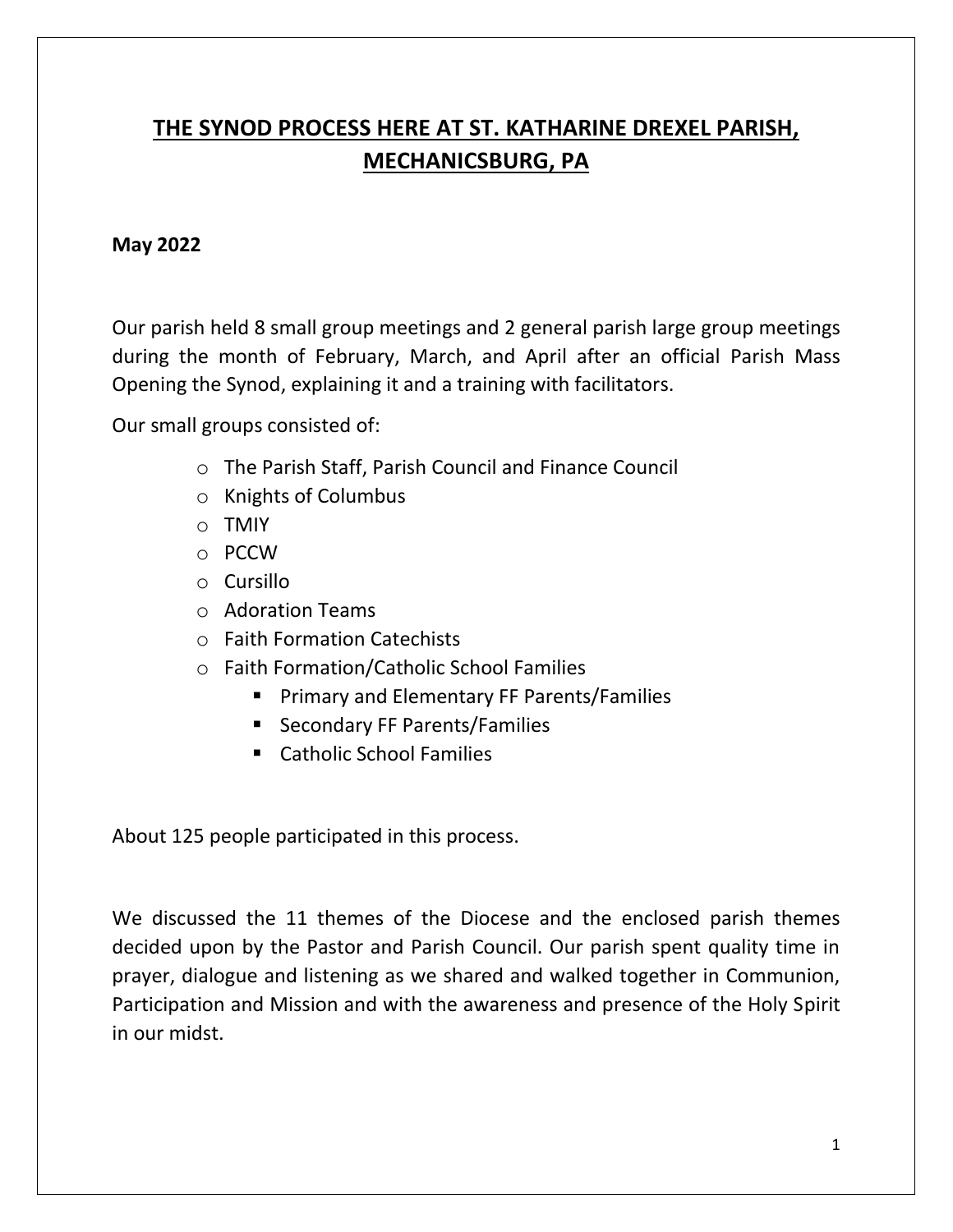Our experience here at St Katharine Drexel Parish was one of participation, dialogue, discernment and prayerful listening and encounter. Our experience was positive, faith filled and an honest expression of thoughts and concerns and respectful listening.

- **1. Our first major theme was a concern for our Catholic School Parents and Families providing a "Catholic, quality, academic and spiritual formation and education in each area of the diocese and local deanery".** Our emphasis should be on local deanery, diocesan schools rather than trying to have parish schools in a challenging culture. As we have local diocesan high schools in each area, so we should have elementary schools in each are of the deanery and diocese. Individual parish schools are a thing of the past for many different reasons. We need to have "new wineskins" to keep the wine new and fresh.
- **2. Another concern for most of our parents, children, and families, is the value and importance of Faith Formation**. Recently we moved from a classroom, religious education, catechist, student model to a more friendly, family, parent – parish model which involves parents and the entire family.

There is a great concern for parents-based faith formation and parents as the first teachers and models of their children in the way of faith especially how faith is lived, not as topic of mind and intellect but as a living encounter and a relationship with Jesus.

**Intellect and mind – knowledge**

**Heart – experience, encounter, and belief**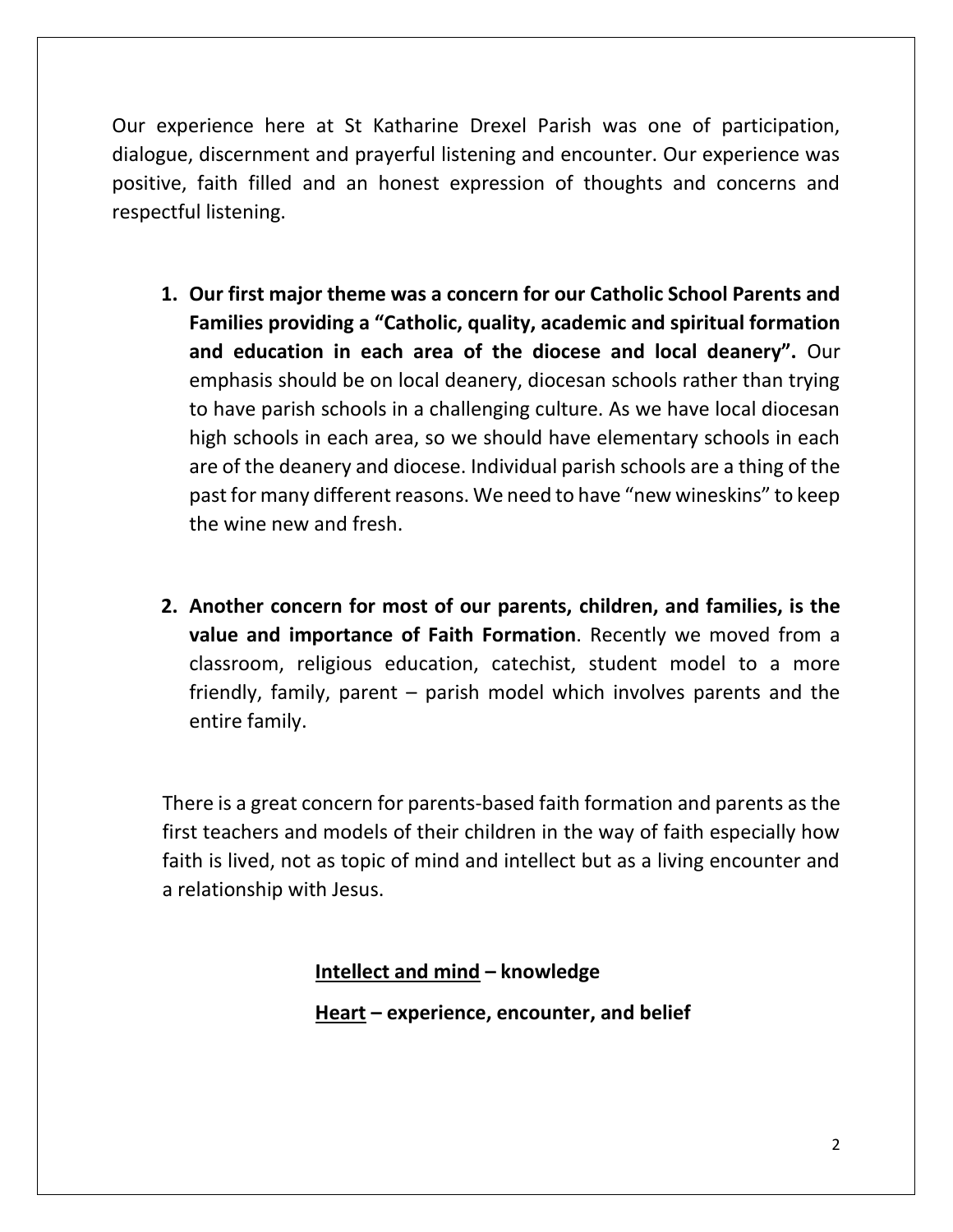We are greatly concerned about quality faith formation catechesis, the training of our catechists, the practice of our parents and families. Are we just going through the hoops, checking off the box or are we "truly passing on the living faith"? Are we putting in the efforts of "truly passing on an experience with the "living, Risen Jesus in action and in Liturgy and in charity and service (ministry)?

We highlighted concerns for parents, children, and families in primary and elementary faith formation, in Baptismal preparation, sacramental preparation, Marriage preparation, high school faith formation and youth ministry, and young adult ministries for 18- 25 and 26 – 30-year-olds as well as a single and young family ministry.

Our treasure (tithing) should feed this concern and important value if the church is to be healthy and grow and attract our young people. Our young people are our present and future. We need to spend ample treasure not just in Catholic Schools but in all Faith Formations Programs across the board.

Most of our families do not go to Catholic Schools; does our treasure connect to this truth.

Catholic Schools, Faith Formation, Youth and Children Families Programs and leadership

Less parochial and more deanery, cluster programming and leadership; share finances for programming and leadership.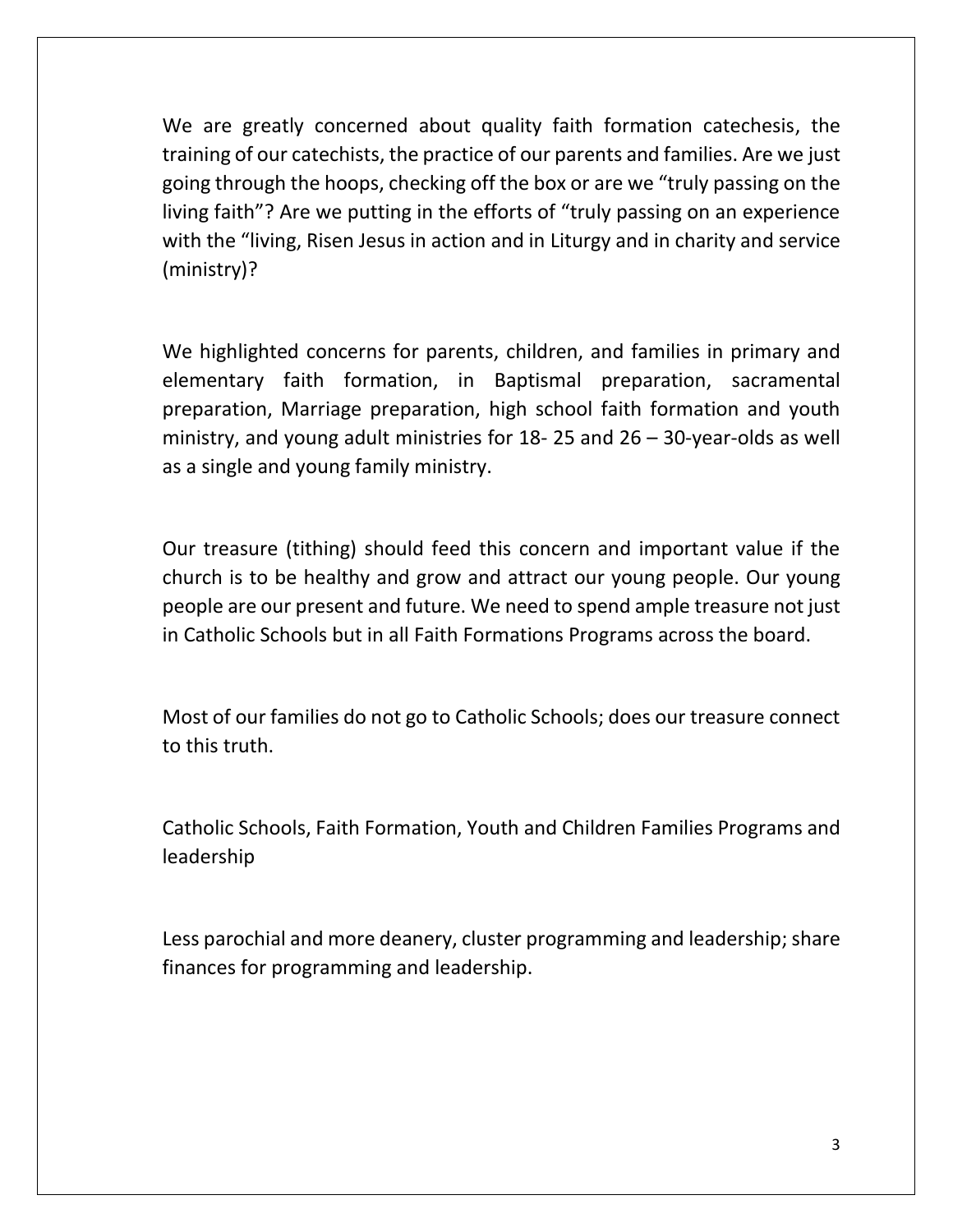**3. Our third major concern is Liturgy and Worship participation.** 

70% of our people do not regularly attend weekend Mass to keep holy the Lord's Day.

*What to do? Catechesis, Evangelization, Parent Faith Formation* 

• In our local Cumberland/Dauphin Perry Deaneries; we have

17 parishes, 21 priests, 17 weekday Masses and 58 weekend Masses

toooooo many for the 30% that are the "faithful remnant"

- we need to twin and close, and cluster some parishes who will need to share a priest or not have a resident pastor
- better use of buildings, priests and rectories/church very difficult decisions but necessary!
- Imagine if Bishop Dattilo didn't close 25 parish back in 1995!! Courage, Trust in the Holy Spirit!!
- We need another Consultation Process to reduce the number of parishes before the vocation crisis forces us to.
- Only 11 seminarians remain!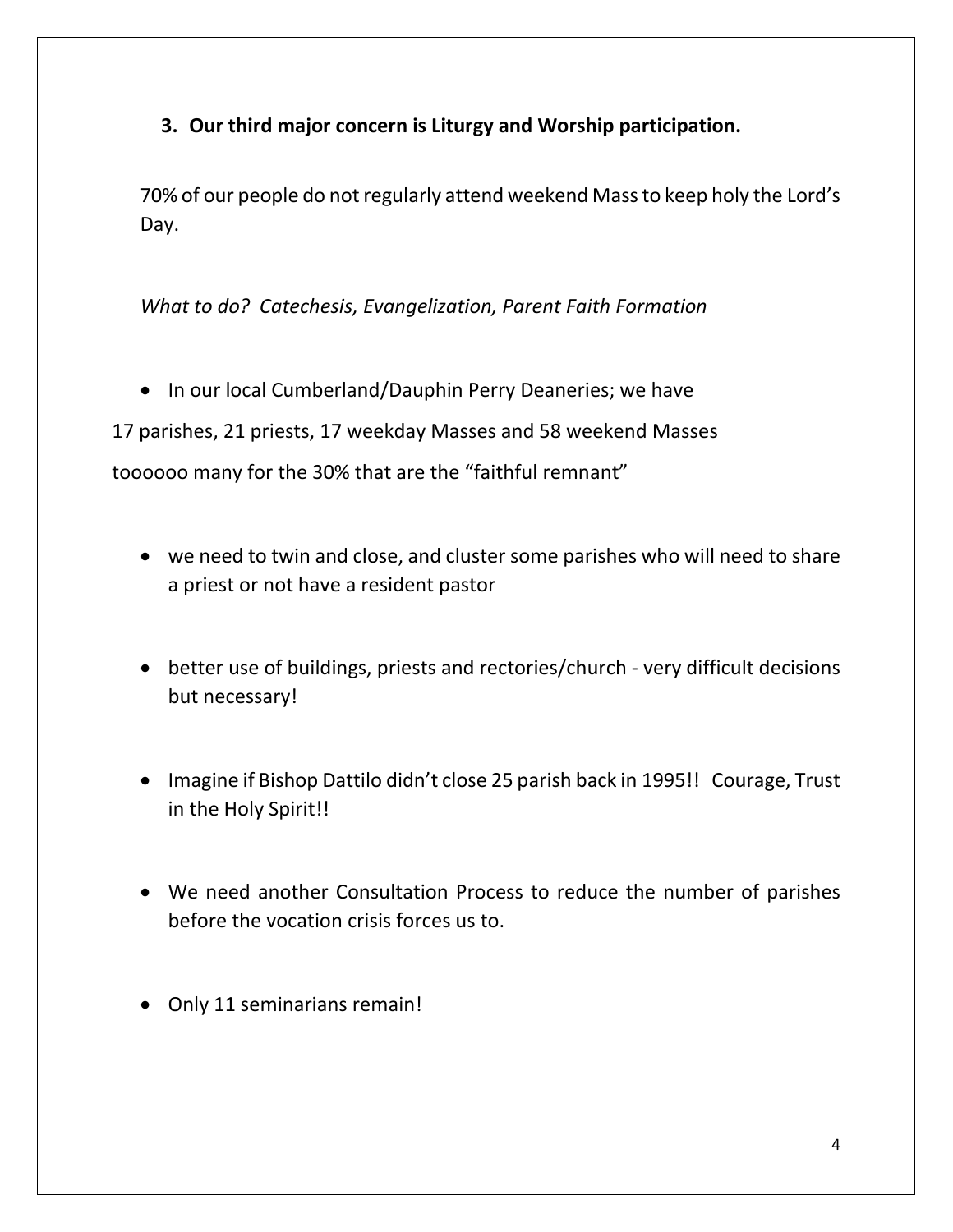Religious Priests can care for cluster of parishes and married pastors can take care of certain parishes.

Deacons can also be administrators of parishes and share a sacramental/pastoral priest/pastor

4. **Our next concern which is tied to the others is the sacramental preparation of our children and their parents and families especially in Grades 1 and 2 / 7 and 8; and how to encounter and engage their parents.**

FF needs to be home and family based rather than classroom based. We need to pass on the faith to parents and children.

Finances must support family and faith formation ministries equal to Catholic School education.

Pray to God for vocations but pray for parents and families and parent encouragement and support and practice of the faith.

We need to be centered in Eucharist and do "whatever it takes" to maintain our sacramental/pastoral center. "The Eucharist is our source and summit".

5. **Our next concern is ministry and service and how we invite more members and engage with each other to meet the needs of our parish and ecclesial community within our immediate area, i.e., our cluster or deanery.** We need to be less parish based and centered, and more deanery/cluster based.

We can share ministries, like Young Adult Ministry and RCIA and Youth Ministries.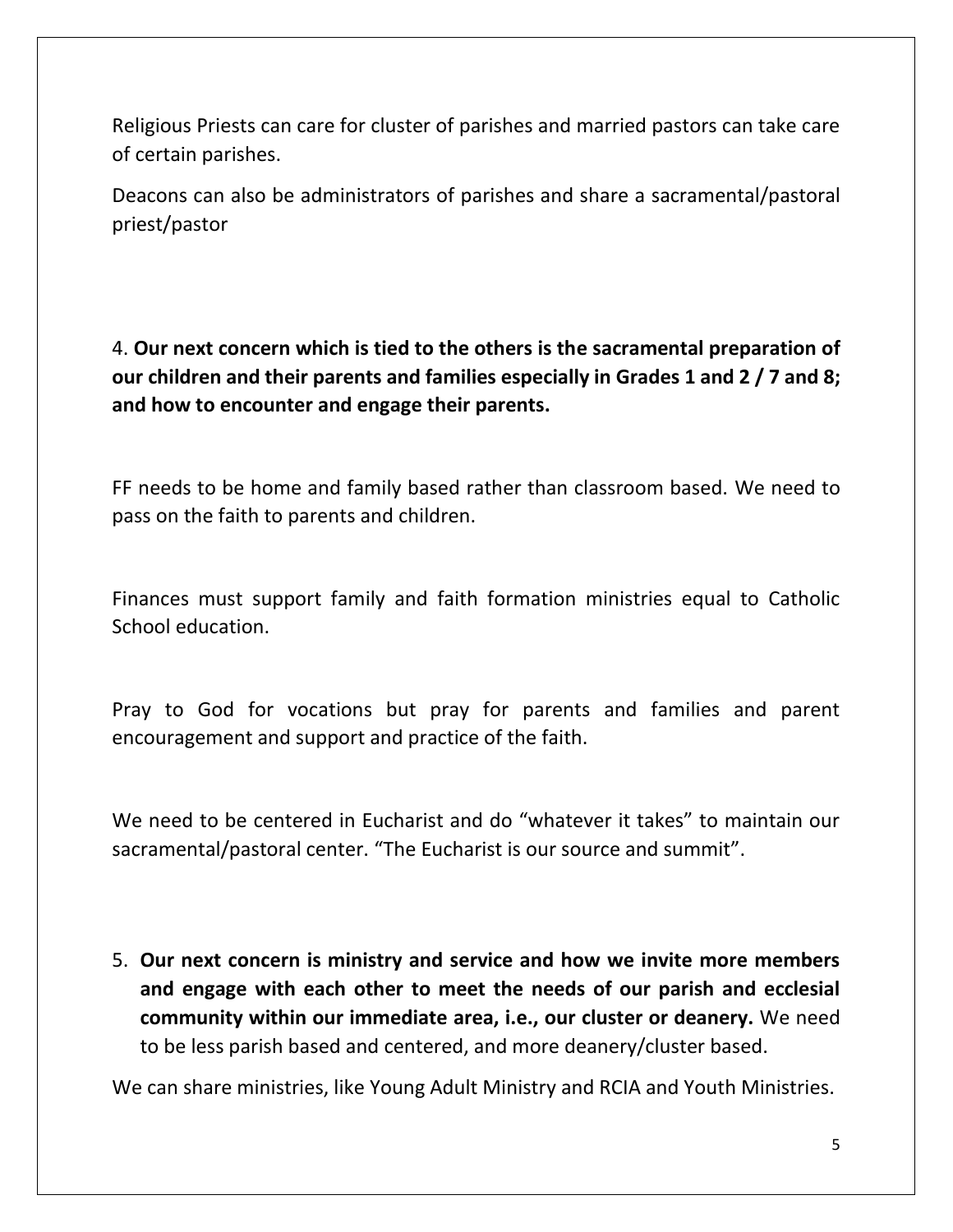We need to personally invite people to ministries through ministry fairs and highlight ministries in the bulletin, newsletter and on the website.

COVID stopped a lot of in person meetings and encounters and we need to bring this back.

Livestreaming and ZOOM is not the permanent answer; we are" incarnational", that is to say, "we are a person-to-person faith and discipleship".

It is not enough to watch the Mass and be entertained from a distance but to be in person, celebrate the Mass and receive the Eucharist; to be a participant and not just a passive spectator but an active, engaged participant.

6. **Our next concern is the lack of understanding of a spirituality of stewardship of time, talent, and treasure.** As Catholics, we have a poor understanding of true tithing of time, talent, and treasure.

We are asked to give a meager 10% away and live on the abundance of 90% for ourselves. What a great bargain. We are invited to look at our checkbook and see where we spend our treasure and time.

We are asked to look at our calendar and see where we spend our time and talent.

Who is our God? Me, Myself and I or God, Other and then Self. Who is my Trinity?

Maybe  $10 - 15\%$  truly give and volunteer in a normal parish. Where are the "other 9"?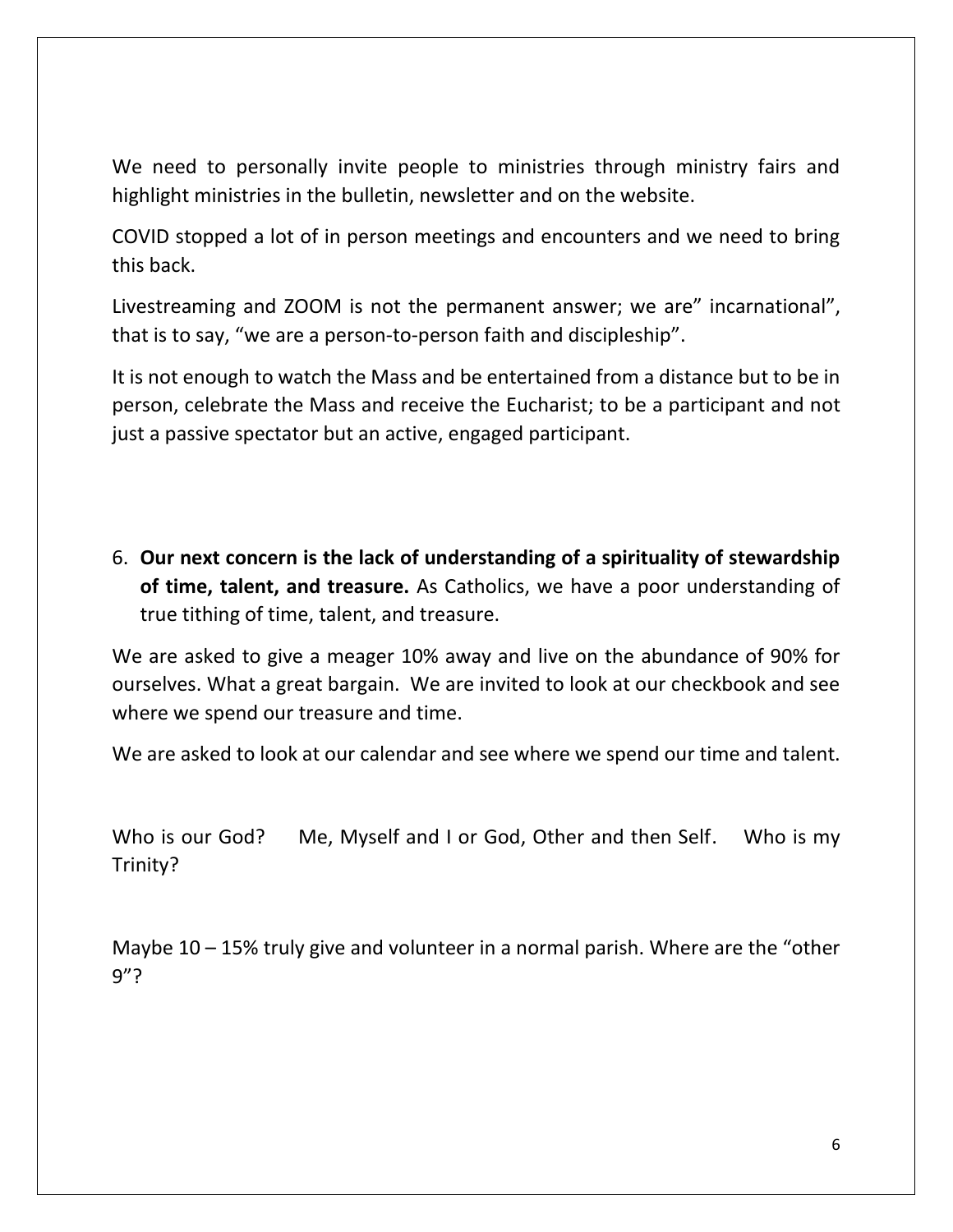Here at St Katharine Drexel Parish, a wealthy, suburban parish in Silver Spring Twp, Cumberland County, we have grown in our understanding a practice of tithing and stewardship of time, talent, and treasure.

We have particularly grown in putting these tithing principles into practice.

Just 8 years ago, we were struggling in fiscal areas; we were borrowing from savings to meet ordinary expenses; we were in debt as a young parish, and we were in deficit spending.

After study, renewal, and a new awaking of stewardship we are not only meeting our own needs, but we are taking care of others in the spirit of St. Katharine, our foundress.

We are taking care of those on the fringes and those poor and in need.

We are well on our way to tithing 10% of our income to charity outside of our parish while meeting our own needs and fiscal responsibility.

We are debt free, and we live within in our fiscal means. We have a fiscal surplus each year which helps us to plan for future temporal and pastoral needs and save for future challenges.

We have been able add to our savings which has reached \$1,000,000 in savings and a capital replacement account. We have been able to pay our DAC assessment each year and last year we received a \$20, 000 refund over our goal.

We can give away 10% of our gross ordinary income to charities outside our parish

Included are the following:

- o Our sister parish in the Diocese of Gallup, NM (Arizona and New Mexico)
- o COVENANT and MISSION TRIP annually along with monthly donation to aid poor parishes and missions.
- o St Jude's Hospital for Children
- o Wounded Warrior Project (Veterans)
- o St Michael's Indian Mission School
- o Food For the Poor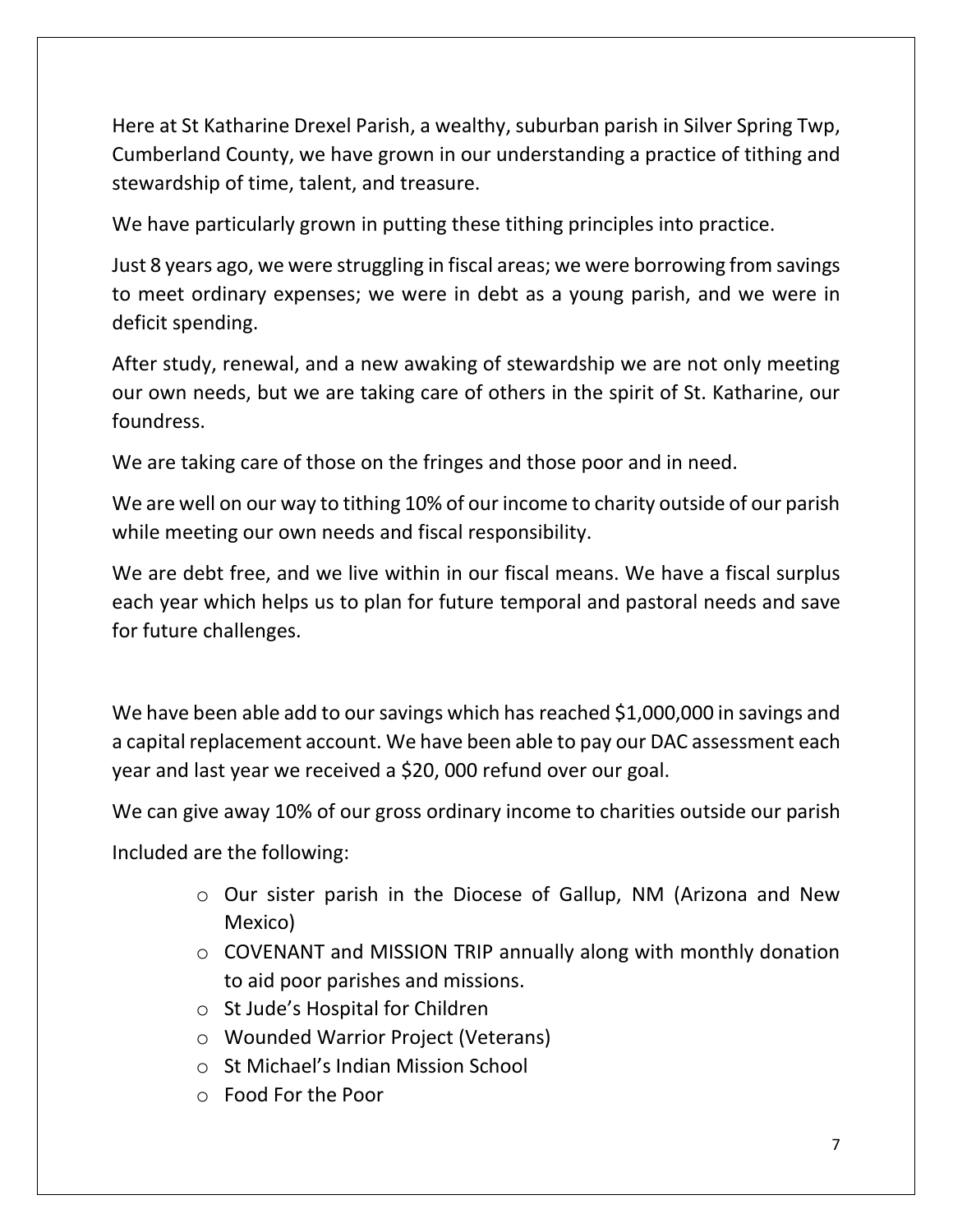- o Catholic Outreach
- o Vocations (Harrisburg)
- o Morning Star Pregnancy Center
- o St Francis Soup Kitchen (feed the poor in the City of Harrisburg)
- 7. **Our final concern is Evangelism and Evangelization.** Personal Invitations always work. We need to be more purposeful and draw people to encounter in person with one another. We have given in to the myth that virtual and being separated is acceptable.

A warm welcome and smile go along away along with developing small Christian Communities within each parish as parishes do with in a deanery or cluster.

A five-year goal for us here at St. Katharine is to develop Small Christian Communities within our parish with its own leadership team and pastoral leader.

We hope to have Masses, Anointings, liturgical and pastoral and educational/teaching opportunities in these areas as the priest goes out to the peripheries of the parish rather than have everyone come to the church for liturgy and meetings and events/activities.

We have begun this effort a while ago and then COVID happened in 2019. We hope to restudy and begin anew in September 2022.

Our parish has been divided into 10 small communities which we call missions with their own leadership team and pastoral leader.

Each team and leader are responsible for ministriesin its own area and reports back to the core team, pastoral council, and pastor on a regular basis.

We border St Patrick's on the west, St Joseph's on the south and east, Our Lady Of Lourdes on the east and Perry County to the north (St Bernard's – New Bloomfield, Our Lady of Good Counsel – Marysville, St. Bernadette - Duncannon) In prayerful solidarity, we thank you for listening and sharing and walking together in Communion, Participation and Mission.